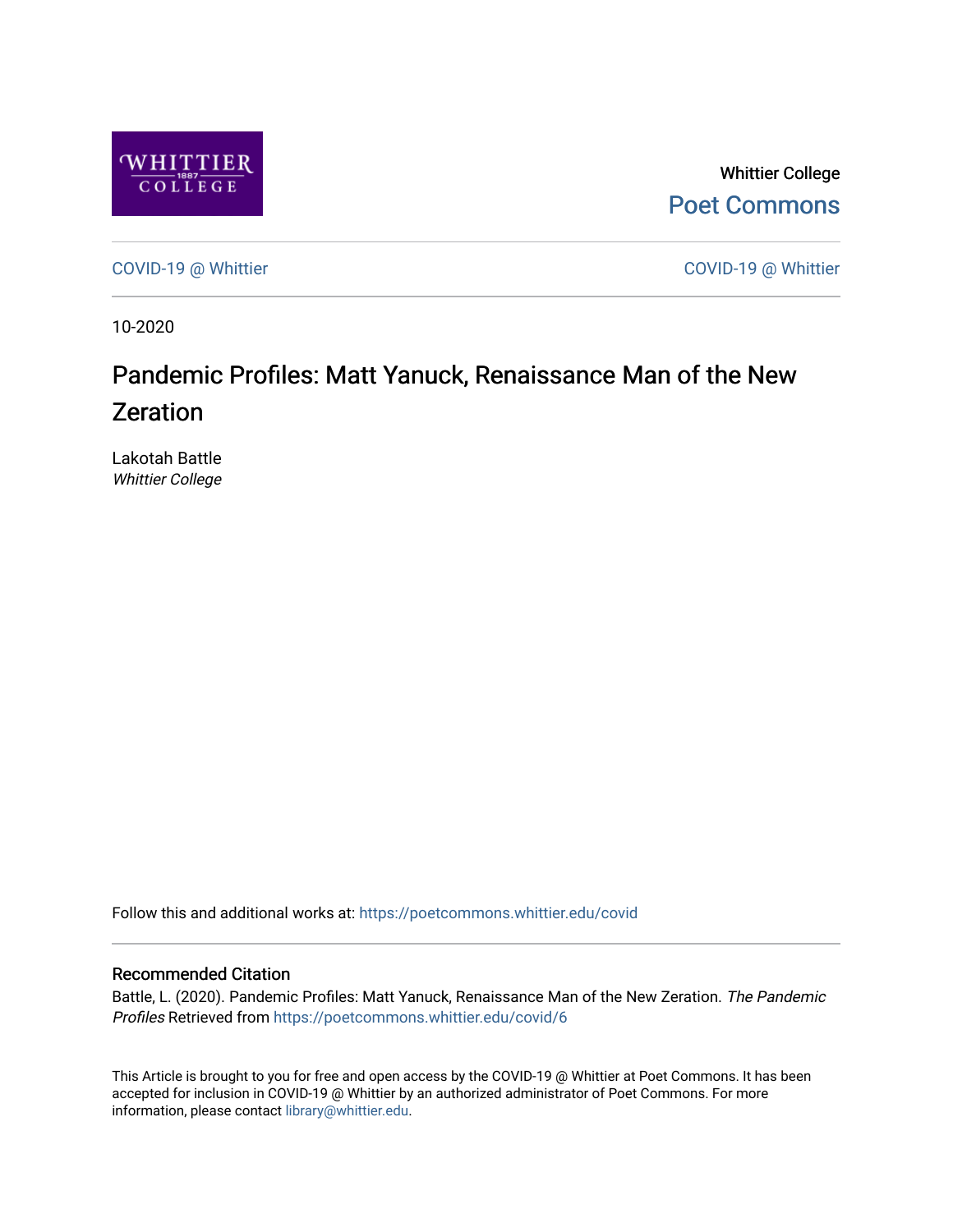# The Pandemic Profiles

Matt Yanuck, Renaissance Man of the New Zeration



[Lakotah Battle](https://lbattle.medium.com/?source=post_page-----e27a8636de79--------------------------------)  $\vert$  Follow

[Oct 10](https://medium.com/engl-201/a-renaissance-man-of-the-new-xeration-e27a8636de79?source=post_page-----e27a8636de79--------------------------------) · 4 min read



Tennis Champion/Philosopher/Law Student-Matt Yanuck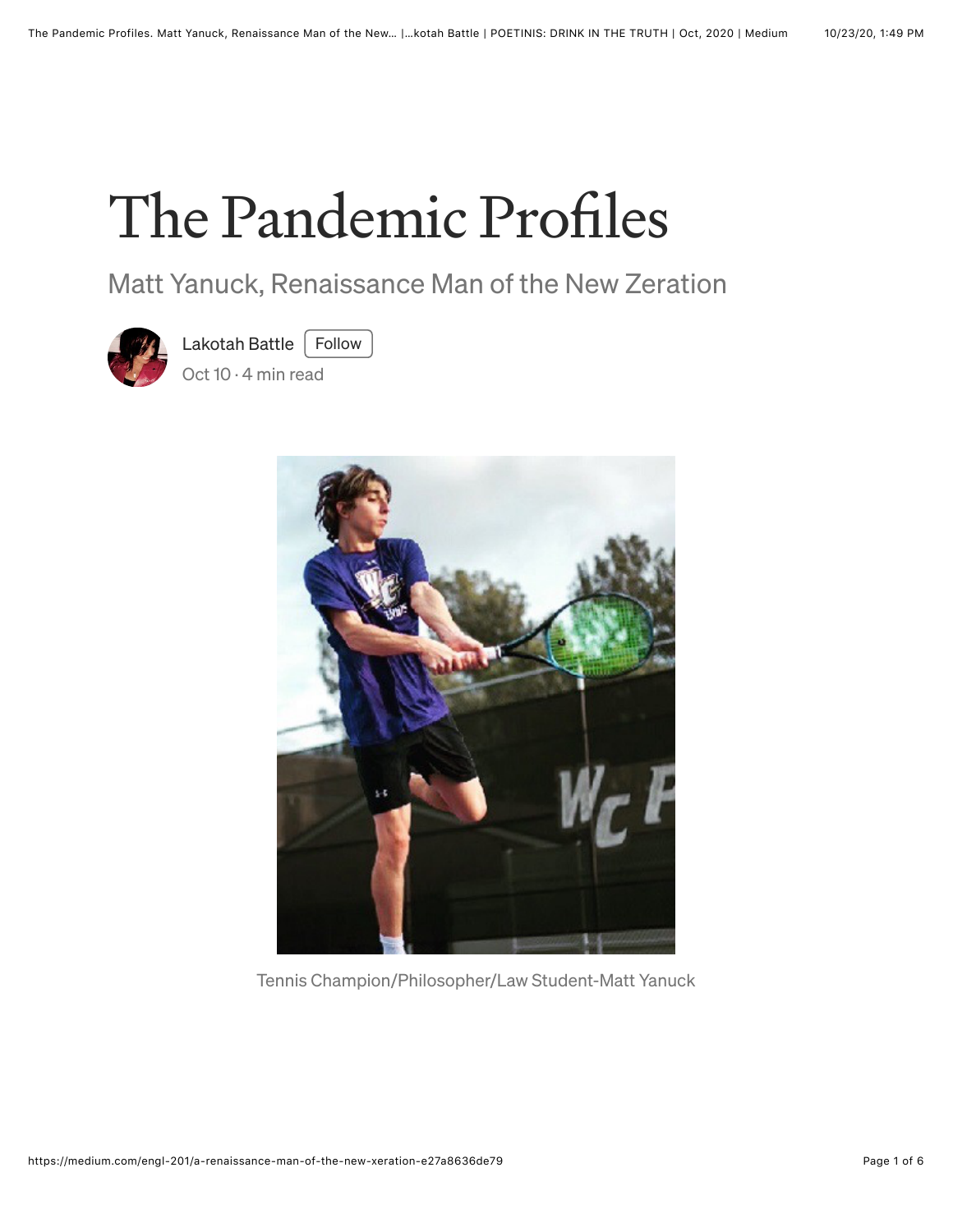hen speaking with California native, Matt Yanuck, you immediately feel noticed and that you matter. His ability to understand and read his surroundings is stealth-like. This selfaware, 21-year-old Philosophy major completing his senior year at Whittier College is no stranger to adaptation and taking hold of the reins as he consciously creates his desired reality. Yanuck possesses an essential trait somewhat lacking in our current civic culture:an unabashed need to speak the truth. "When the pandemic hit, it was just another time to be self-reliant and have even more work ethic," Yanuck says with conviction. W

Having traveled back and forth from Los Angeles to Louisiana throughout his youth, Yanuck quickly learned to adjust to his environment as his family dynamics evolved and changed radically. He began to make life-changing choices on the fly with confidence.

Directly after graduating high school in Louisiana, young Yanuck drove straight to California as his sights were set on attending Whittier College to participate in their active Tennis program as he is a state champion tennis player who has been playing since age three.

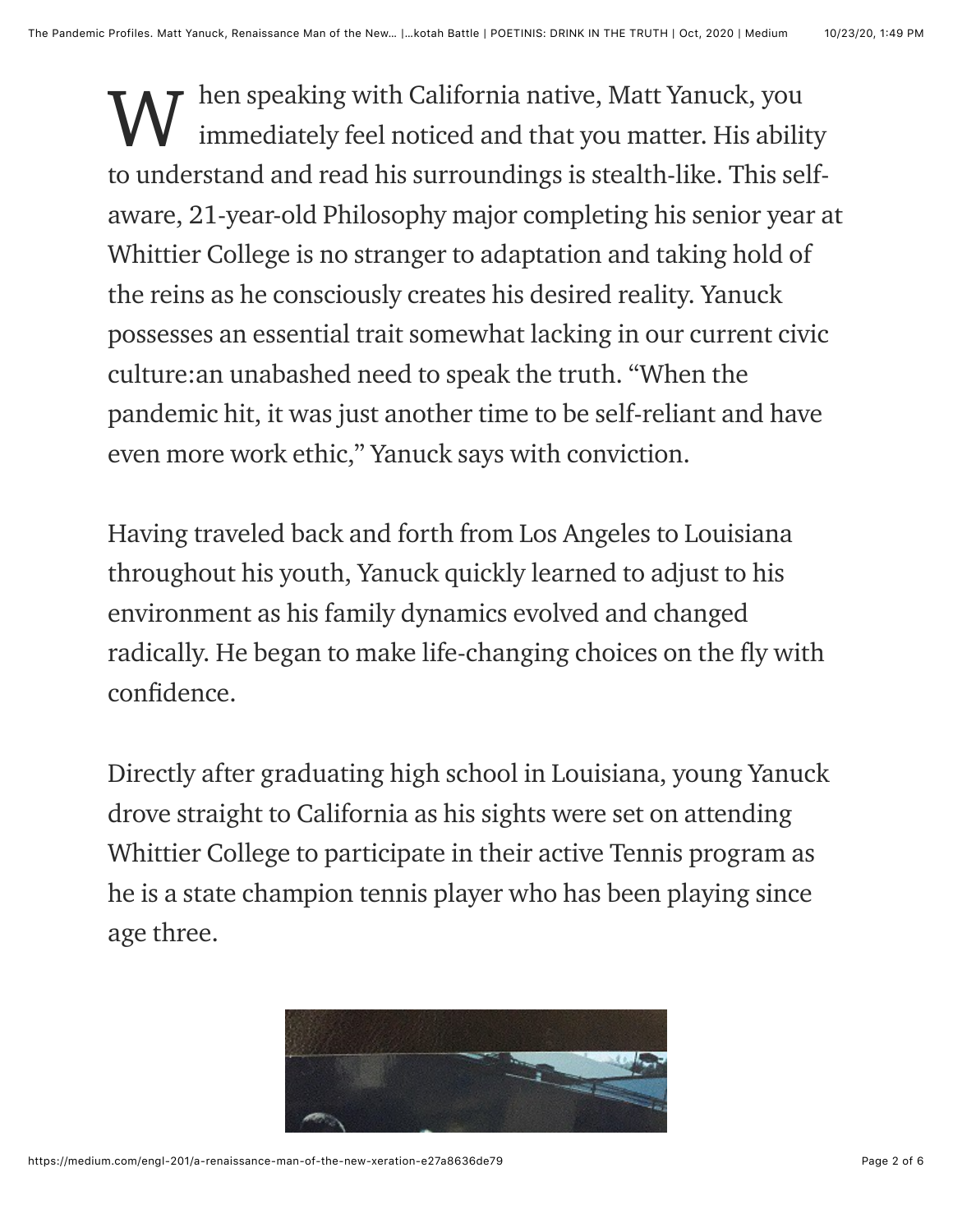

Yanuck's first days on the court

After serious consideration and comparing several different Southern California Inner Collegiate Conference Schools, he accepted the offer from Whittier College and took his place on the tennis team with the understanding that he had to work extremely hard and be quite diligent to maintain his position on the team. This scenario appeals to Yanuck, as the diverse careers of his parents (his mother being an artist working at Disney and his father being a criminal lawyer in Los Angeles) have contributed to his ability to stand on his own and face any challenge to achieve his dreams as he did when the current pandemic came into play. "COVID initially effected my junior year-by March 23, my whole tennis season had been canceled."

When this life altering event hit, Yanuck took this in stride and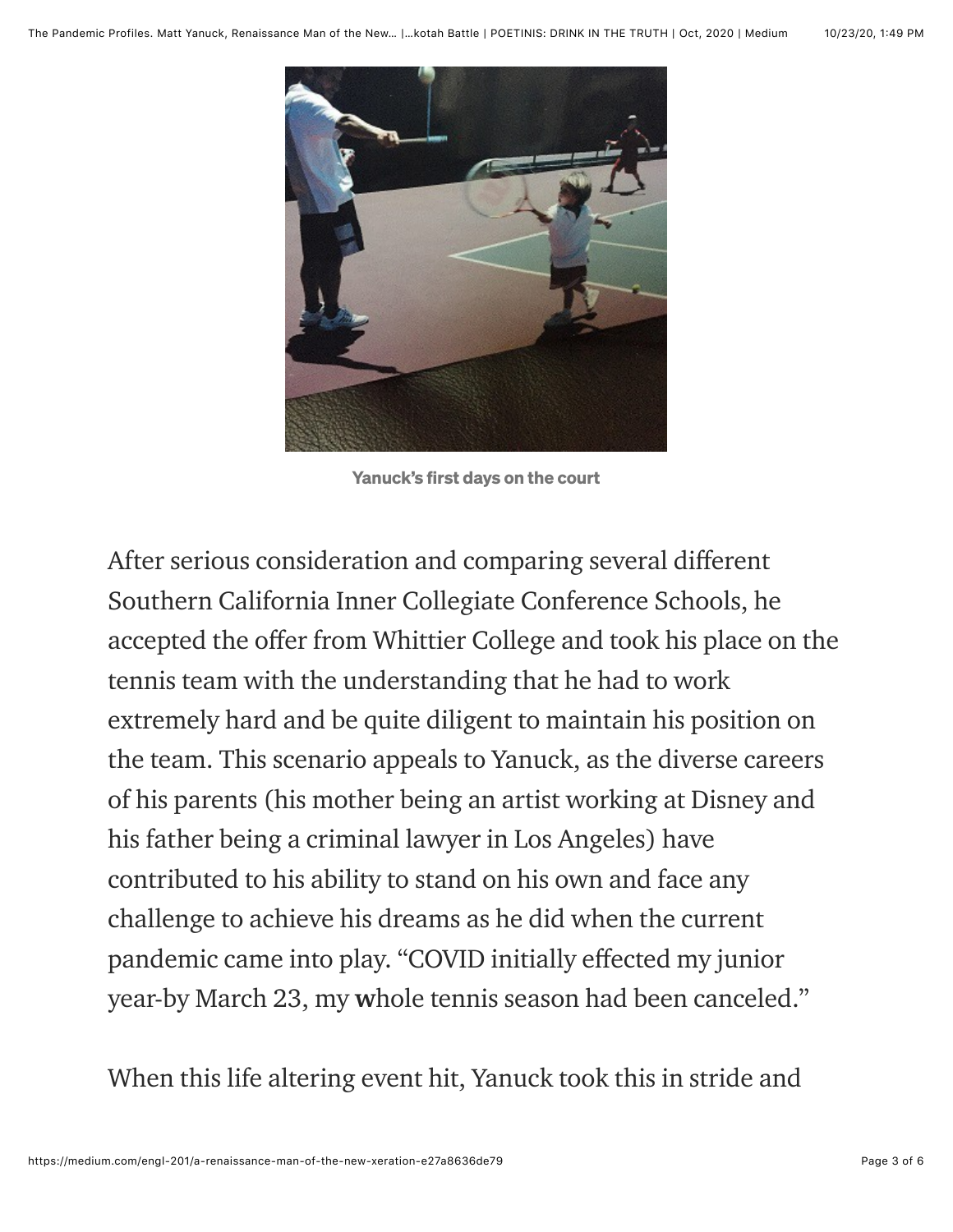buckled down even more. His dream of attending Pepperdine School of Law is alive and well as you see his expressive eyes sparkle when he describes the beautiful campus that awaits him and you sense the thrill of his dream- to become a lawyer- well within his grasp.

"As of now, academically, I am not affected," Yanuck says with confidence. "I have been a hard-working student-athlete for over three years now. I have management skills and a good routine that works for me." Yanuck's hard work is evident as he holds a 3.87 GPA "And I don't see it getting any lower, despite the remote learning."

Yank explains that deciding upon his choice to be a philosophy major was, "an accidental-perfect mistake." He explains that going to law school has always been his goal and after researching what philosophy actually was, it felt to him like a perfect fit. He realized that he has a natural affinity for philosophy and says it has given him an essential foundation for law school.

"It provides me with great reading comprehension and reflection skills."

## "I should have been born in 1968 or